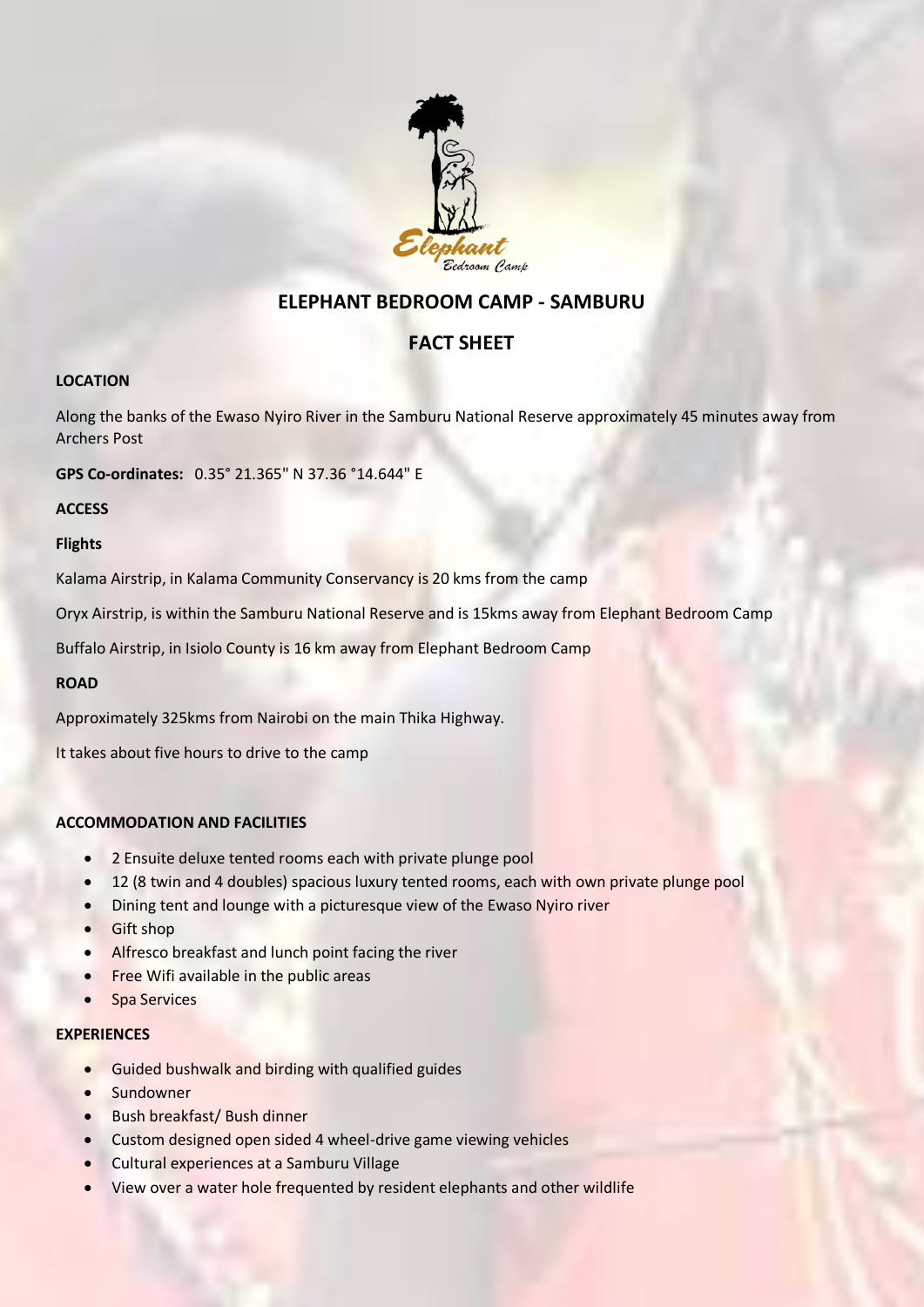

## **MARA NGENCHE SAFARI CAMP – MASAI MARA**

# **FACT SHEET**

#### **LOCATION**

At the confluence of the Mara River and Talek River, overlooking a hippo pool that is always brimming with these animals and their natural predators, crocodiles

**GPS Co-ordinates:** 1° 25.56" S / 35° 03.48" E

## **ACCESS**

## **Flights**

Ol kiombo Air strip, is approximately 12km drive to Mara Ngenche Safari Camp

Musiara Air strip, approximately 26km drive to Mara Ngenche Safari camp

#### **ROAD**

Mara Ngenche Safari Camp is approximately 480 km from Nairobi, driving through Sekanani gate

It takes about 6 hours from Nairobi to the camp

## **ACCOMMODATION AND FACILITIES**

- Breath taking unhindered views from the rooms facing either the Talek River or Mara River
- 2 Deluxe tents with Bath tub, shower and plunge pools
- 10 Luxury tents (4 doubles and 6 twin) with bath tub, shower and plunge pools
- Spacious, tastefully furnished lounge and dining tent overlooking the Mara river
- Gift Shop
- Al fresco breakfast and lunch area facing the Mara river
- **•** Gaming lounge
- Free Wi Fi available in the public areas
- Spa Services
- State of the art solar system

- Bush breakfast/ Bush dinner
- Sundowner cocktail
- Day game drives in custom designed open-sided 4 wheel-drive vehicles
- Picnic lunches
- Camp fire under the stars facing the Mara River
- **•** Cultural visits to the local Maasai villages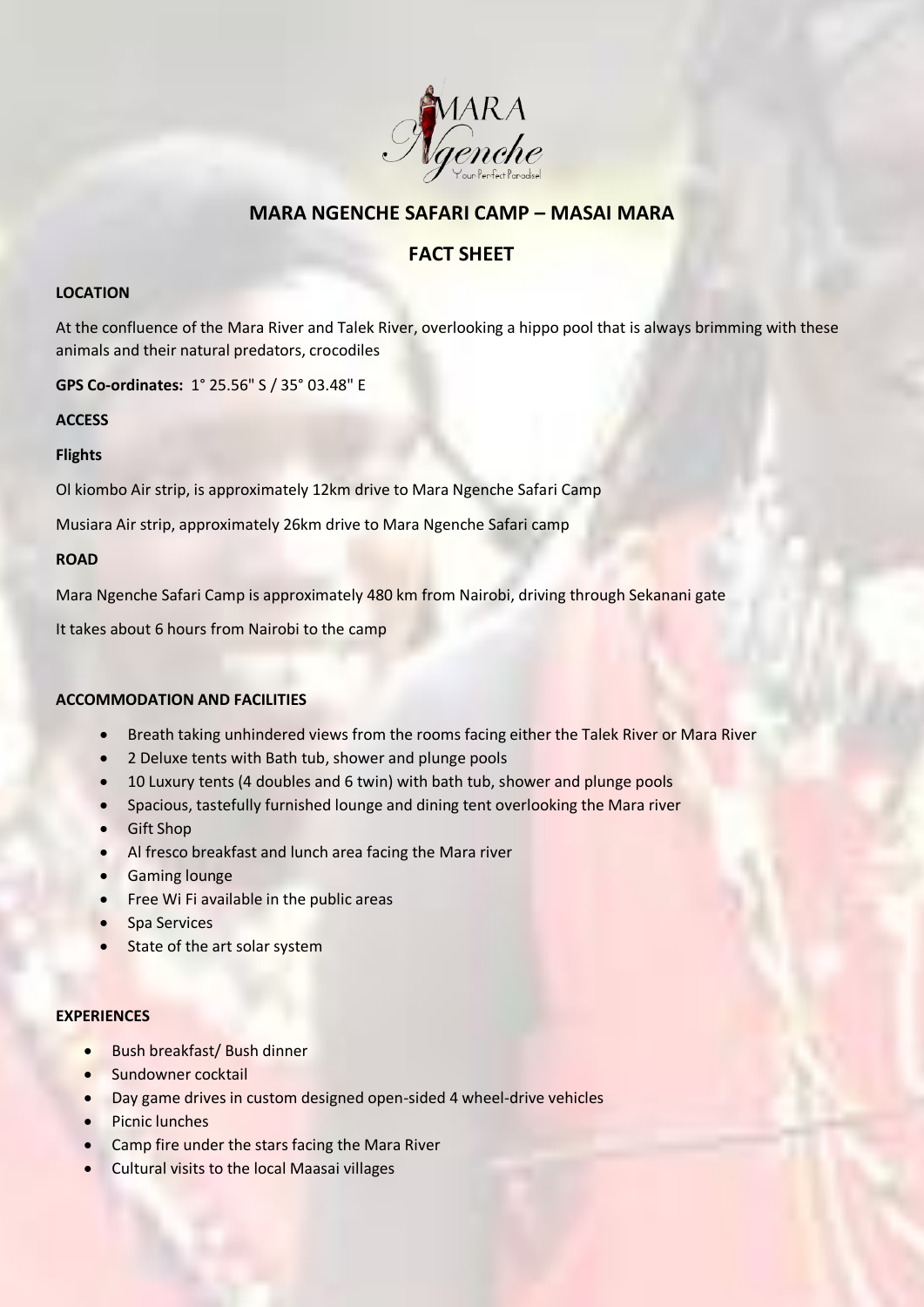

# **MBWEHA CAMP – SOYSAMBU CONSERVANCY**

# **FACT SHEET**

## **LOCATION:**

On the Southern Border of Lake Nakuru National park in the Congreve Conservancy, which is part of Soysambu Conservancy, bordering a large portion of Lake Elementaita.

Soysambu Conservancy is both a World Heritage and Ramsar Site.

**GPS Co-ordinates:** 0° 28.50" S 36° 7.27" E

## **ACCESS:**

## **Flight**

Loldia Air Strip in Naivasha, approximately one and a half hours drive to the camp

Naishi Air Strip in Lake Nakuru National Park

Congreve Air Strip, five minutes away from the camp

## **Road**

Approximately 182km drive from Nairobi. A two and half hour drive from Nairobi

## **ACCOMMODATION & FACILITIES:**

- 10 large lava stone cottages with thatched roofs, each enclosed by natural fencing of Euphorbia candelabra, yellow barked acacia and other indigenous trees.
- Cottages are twin or double bedded in configuration. There are 2 Family cottages with queen sized bed and two twin beds.
- 8 luxurious cottages (4 doubles and 4 twin)
- Star Bathes
- Hot water
- Swimming pool and deck
- Bar and Lounge with an open fire place
- Free Wi-Fi available in the public areas
- 240V charging facility available by the bar

- Spa Services
- **•** Bush Dinner / Bush Breakfast
- Sundowners
- **Guided bush walks with qualified guides within the conservancy**
- Custom designed open sided 4-wheel drive game viewing vehicles
- Guided night game drives
- Mountain bike riding
- **•** Camel Trekking
- Cultural experiences